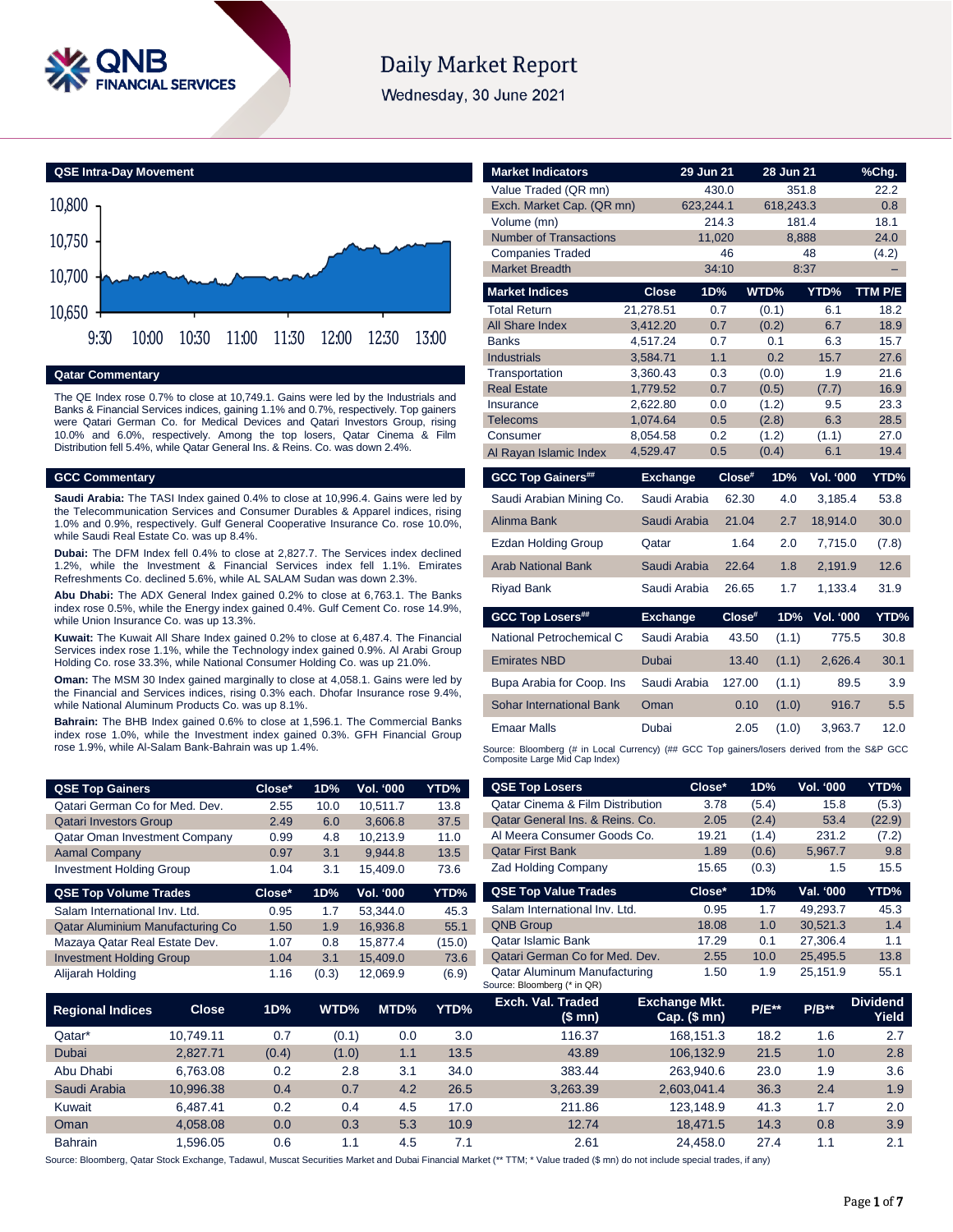### **Qatar Market Commentary**

- The QE Index rose 0.7% to close at 10,749.1. The Industrials and Banks & Financial Services indices led the gains. The index rose on the back of buying support from foreign shareholders despite selling pressure from Qatari, GCC and Arab shareholders.
- Qatari German Co for Medical Devices and Qatari Investors Group were the top gainers, rising 10.0% and 6.0%, respectively. Among the top losers, Qatar Cinema & Film Distribution fell 5.4%, while Qatar General Ins. & Reins. Co. was down 2.4%.
- Volume of shares traded on Tuesday rose by 18.1% to 214.3mn from 181.4mn on Monday. Further, as compared to the 30-day moving average of 171.8mn, volume for the day was 24.7% higher. Salam International Inv. Ltd. and Qatar Aluminum Manufacturing Co. were the most active stocks, contributing 24.9% and 7.9% to the total volume, respectively.

| <b>Overall Activity</b>        | Buy %*   | Sell %* | Net (QR)         |
|--------------------------------|----------|---------|------------------|
| Qatari Individuals             | 40.67%   | 45.40%  | (20, 328, 440.2) |
| <b>Qatari Institutions</b>     | 11.72%   | 23.00%  | (48, 536, 075.7) |
| Qatari                         | 52.39%   | 68.40%  | (68, 864, 515.9) |
| <b>GCC Individuals</b>         | 0.43%    | 0.69%   | (1, 115, 208.5)  |
| <b>GCC</b> Institutions        | 1.57%    | 1.34%   | 1,002,480.1      |
| <b>GCC</b>                     | 2.00%    | 2.03%   | (112, 728.4)     |
| Arab Individuals               | 16.29%   | 16.60%  | (1,321,443.1)    |
| <b>Arab Institutions</b>       | $0.00\%$ | 0.05%   | (200, 720.0)     |
| Arab                           | 16.29%   | 16.65%  | (1,522,163.1)    |
| <b>Foreigners Individuals</b>  | 3.75%    | 4.98%   | (5,278,978.1)    |
| <b>Foreigners Institutions</b> | 25.57%   | 7.95%   | 75,778,385.5     |
| <b>Foreigners</b>              | 29.32%   | 12.93%  | 70,499,407.4     |

Source: Qatar Stock Exchange (\*as a % of traded value)

# **Global Economic Data and Earnings Calendar**

### **Global Economic Data**

| Date  | <b>Market</b> | Source.                                  | Indicator                  | <b>Period</b> | Actual | <b>Consensus</b>         | <b>Previous</b> |
|-------|---------------|------------------------------------------|----------------------------|---------------|--------|--------------------------|-----------------|
| 06/29 | UK            | Bank of England                          | M4 Money Supply YoY        | May           | 7.3%   | $\overline{\phantom{a}}$ | 9.1%            |
| 06/29 | UK            | <b>Bank of England</b>                   | Money Supply M4 MoM        | May           | 0.4%   | $\overline{\phantom{0}}$ | 0.1%            |
| 06/29 | EU            | European Commission                      | Consumer Confidence        | Jun           | $-3.3$ | $\overline{\phantom{0}}$ | $-3.3$          |
| 06/29 | Germany       | <b>German Federal Statistical Office</b> | <b>CPI MoM</b>             | Jun           | 0.4%   | 0.4%                     | 0.5%            |
| 06/29 | Germany       | <b>German Federal Statistical Office</b> | CPI YoY                    | Jun           | 2.3%   | 2.4%                     | 2.5%            |
| 06/29 | France        | <b>INSEE National Statistics Office</b>  | <b>Consumer Confidence</b> | Jun           | 102    | 100                      | 98              |

Source: Bloomberg (s.a. = seasonally adjusted; n.s.a. = non-seasonally adjusted; w.d.a. = working day adjusted)

### **Earnings Calendar**

| <b>Tickers</b> | <b>Company Name</b>                          | Date of reporting 2Q2021 results | No. of days remaining | <b>Status</b> |
|----------------|----------------------------------------------|----------------------------------|-----------------------|---------------|
| <b>QNBK</b>    | QNB Group                                    | 11-Jul-21                        | 11                    | Due           |
| <b>QFLS</b>    | <b>Qatar Fuel Company</b>                    | $11 -$ Jul-21                    | 11                    | <b>Due</b>    |
| <b>MARK</b>    | Masraf Al Rayan                              | 13-Jul-21                        | 13                    | Due           |
| <b>QIBK</b>    | <b>Qatar Islamic Bank</b>                    | $14 -$ Jul-21                    | 14                    | <b>Due</b>    |
| <b>QEWS</b>    | <b>Qatar Electricity &amp; Water Company</b> | 14-Jul-21                        | 14                    | Due           |
| <b>NLCS</b>    | Alijarah Holding                             | 15-Jul-21                        | 15                    | <b>Due</b>    |
| <b>ABQK</b>    | Ahli Bank                                    | 15-Jul-21                        | 15                    | Due           |
| <b>DHBK</b>    | Doha Bank                                    | 27-Jul-21                        | 27                    | <b>Due</b>    |

Source: QSE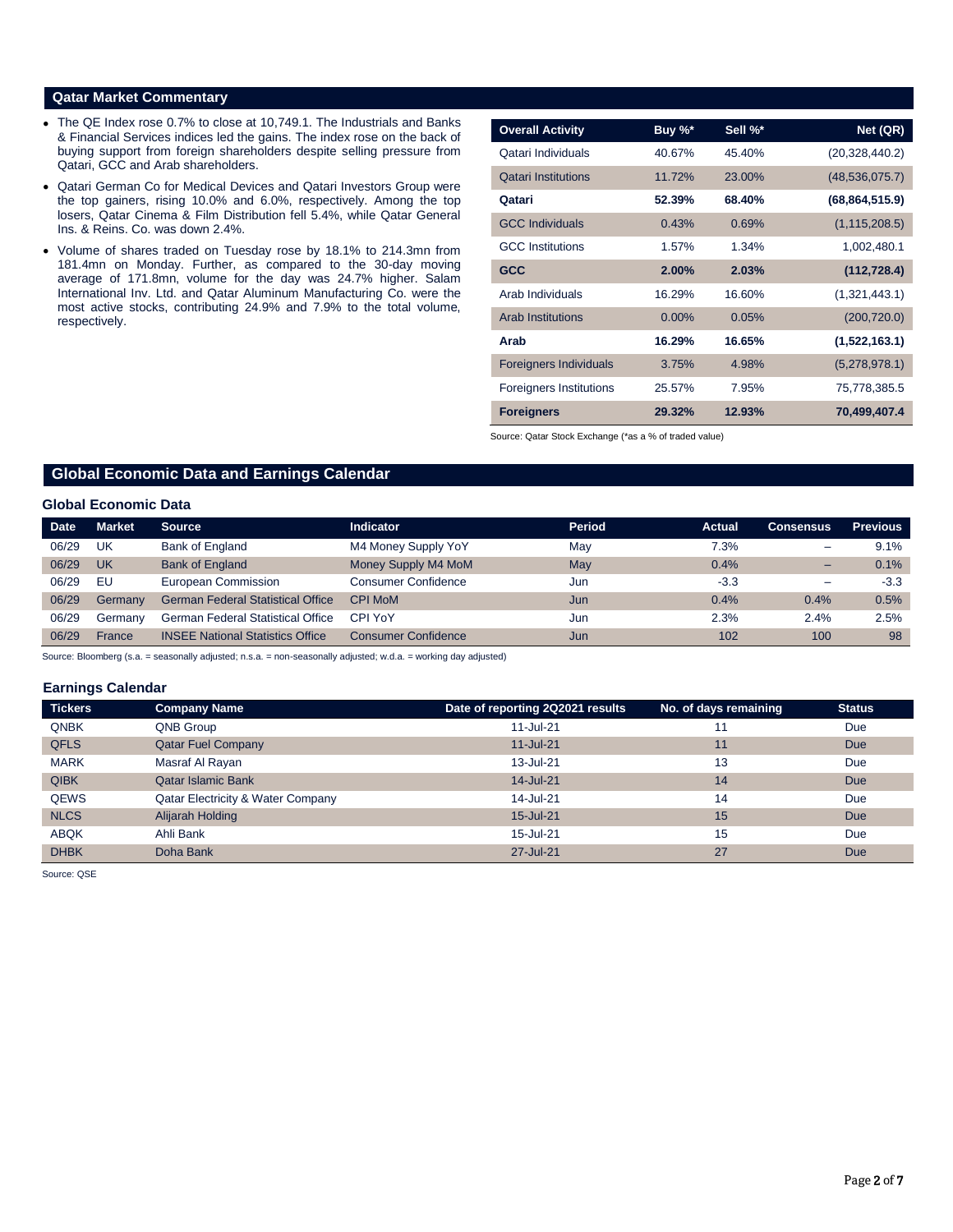## **News**

#### **Qatar**

- **S&P assigns Qatar Petroleum's proposed debut bonds 'AA-' –** S&P Global Ratings today assigned its 'AA-' long-term foreign currency rating to the proposed four-tranche, debut, benchmarksize US dollar-denominated senior unsecured bonds to be issued by Qatar Petroleum (AA-/Stable/--). (Bloomberg)
- **ABQK sells \$500mn of 5-year senior bonds –** Ahli Bank (ABQK) sold \$500mn of five-year senior bonds at 125 basis points (bps) over mid-swaps, a document from one of the banks on the deal showed on Tuesday. The spread was tightened from initial price guidance of around 150 basis points over mid-swaps after Ahli Bank received more than \$1.35bn in orders for the debt sale, the document showed. Barclays, QNB Capital, JPMorgan Securities, Mizuho Securities and Standard Chartered arranged the deal. The debt sale follows a \$1bn senior sukuk offering by Dubai Islamic Bank, the UAE largest Islamic lender earlier this month. (Reuters)
- **VFQS to relocate to new headquarters –** Vodafone Qatar (VFQS) is relocating to its new headquarters to Msherieb Downtown Doha. (QSE)
- **MARK to disclose its semi-annual financial results on July 13 –** Masraf Al-Rayan (MARK) will disclose its financial statement for the period ending June 30, 2021 on July 13, 2021. (QSE)
- **Ooredoo invests QR77m on community development initiatives –** Ooredoo, Qatar's leading communications company, has spent QR77mn on community investments last year, according to its Environmental, Social and Governance Report 2020. Every year, the company organizes many community development program and activities. The events include free medical camps, environment protection and awareness program, sport events and other initiatives for people in need. "Ooredoo Qatar has a long history of working with communities, with a special focus on medical support and sports. We have been working with the Qatar Social Development Centre since 1996, supporting their Sama Nama initiative, targeting people with special needs and their families, which was particularly crucial during the COVID-19 pandemic," said the company in the report. "We also have a close partnership with the Qatar Cancer Society, supporting their work towards cancer prevention through a dedicated 'Ooredoo Cancer Awareness Centre' since 2014. Besides, we also continue to support the Fahad Bin Jassim Kidney Centre at the Hamad Medical Corporation, which provides dialysis facilities for 400 patients every week who suffer from kidney disease," it added. (Peninsula Qatar)
- **PSA: Hydrocarbons drives Qatar industrial sector in May –** A more-than-doubled average price in the hydrocarbons and a rebound in the manufacturing sector substantially lifted the prospects of Qatar's industrial sector in May 2021, according to official estimates. Qatar's PPI or producers price index – a measure of the average selling prices received by the domestic producers for their output – registered 92.1% and 7.5% expansion on yearly and monthly basis respectively, according to figures released by the Planning and Statistics Authority (PSA). The PSA had released a new PPI series in late 2015. With a base of 2013, it draws on an updated sampling frame and new weights. The previous sampling frame dates from 2006, when the Qatari economy was much smaller than today and the range of products made domestically much narrower. The mining PPI, which carries the maximum weight of 72.7%, reported a robust 117.2% surge YoY in May 2021 as the selling price of crude petroleum and natural gas was seen soaring a huge 117.9%; even as that of stone, sand and clay declined

6.1%. The mining PPI registered an 8.8% increase on a monthly basis in May this year on the back of a 9% expansion in the selling price of crude petroleum and natural gas and 0.6% in stone, sand and clay. The manufacturing sector, which has a weight of 26.8% in the PPI basket, witnessed a 58.9% growth YoY in May 2021 on a 74.6% surge in the average price of refined petroleum products, 66.8% in basic chemicals, 26.8% in basic metals, 15.3% in paper and paper products, 8.5% in rubber and plastics products, 3.7% in juices and 0.4% in dairy products. Nevertheless, there was a 8.1% shrinkage in the price of cement and other non-metallic mineral products, 1.1% in beverages, 0.7% in grain mill and other products and 0.4% in other chemical products and fibers. The manufacturing sector PPI had seen a monthly 5.2% expansion in May 2021 as the average selling price of basic chemicals shot up 8.6%, rubber and plastics products (5.4%), refined petroleum products (4.6%), paper and paper products (4.5%), basic metals (3.6%), juices 91.2%) and dairy products (0.6%). However, the average prices of cement and other non-metallic mineral products declined 1.1%, beverages (0.7%) and grain mill and other products (0.2%). The utilities group, which has a mere 0.5% weightage in the PPI basket, saw its index soar 7% YoY because there was a 17.2% increase in the average selling price of water, even as that of electricity was down 1.3% in May 2021. The index had however seen a 5.1% contraction MoM this May with the average selling price of electricity and water plummeting 7.9% and 2.2% respectively. (Gulf-Times.com)

- **Electric buses to serve World Cup 2022 arrive –** Minister of Transport and Communications HE Jassim bin Saif Al Sulaiti inaugurated the pilot operation of Mowasalat (Karwa) electric bus charging station, in the presence of Secretary-General of the Supreme Committee for Delivery and Legacy Hassan Abdulla Al Thawadi, President of the Public Works Authority (Ashghal) and Mowasalat (Karwa) Chairman HE Saad bin Ahmed Al Muhannadi, President of Qatar General Electricity & Water Corporation (Kahramaa) HE Essa bin Hilal Al Kuwari, and Ambassador of the People's Republic of China to the State of Qatar HE Zhou Jian, and several officials and representatives of private sector companies. The inauguration comes with the arrival of the first batch of eco-friendly and quiet buses, which Mowasalat will use within its transport system. It complements the Ministry of Transport and Communications (MoTC) electric vehicles strategy in collaboration with the concerned authorities, which aims to support the State's green future. (Peninsula Qatar)
- **Qatar continues preparations for International Horticultural Expo 2023 in Doha –** Qatar, represented by the Ministry of Municipality and Environment, participated in the 168th General Assembly for Bureau International des Expositions (BIE), which was held via video conference. The State of Qatar was represented in the meeting by Secretary General of the International Horticultural Expo 2023 Doha and Director of the Public Parks Department at the Ministry of Municipality and Environment, Eng. Muhammad Ali Al Khouri. HE Ambassador of the State of Qatar to the French Republic Sheikh Ali bin Jassim Al-Thani said in an opening speech during the general assembly that work is ongoing in Qatar to host the Expo 2023, despite the negative impact of the Coronavirus (COVID-19).For his part, Al Khouri discussed the latest developments related to the Expo, noting that the event will contribute to providing the basis for potential investments in innovative agricultural technologies, and will increase environmental awareness worldwide, in addition to supporting the reclamation of dry land to agricultural areas. (Gulf-Times.com)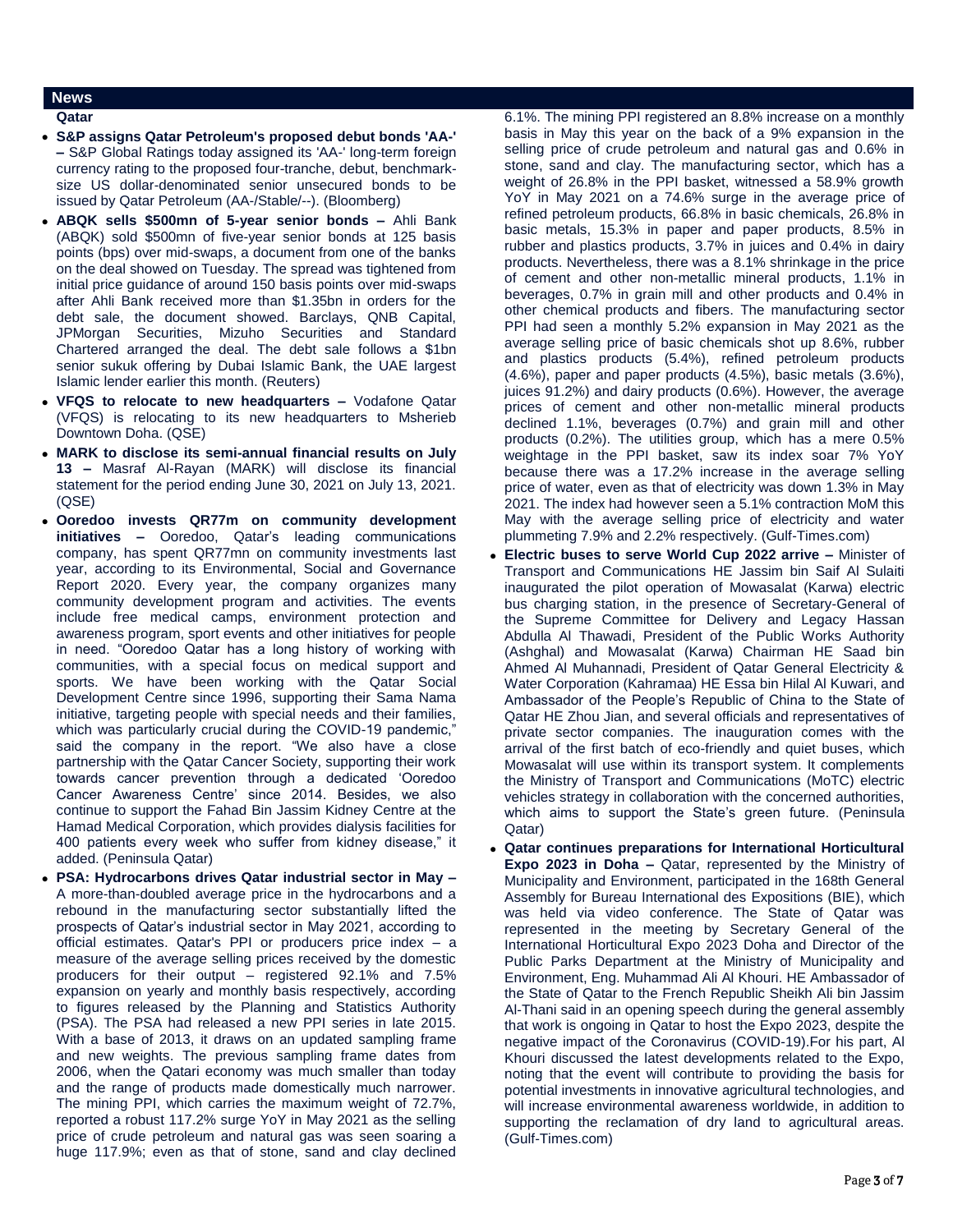- **4 metrolink services to resume Wednesday –** Qatar Rail has announced that the resumption of services on some metrolink feeder bus routes from Wednesday. "From June 30, 2021, metrolink will resume service on four selected routes," Qatar Rail announced on its Doha Metro & Lusail Tram Twitter page on Tuesday. These routes are Al Wakra (M132), Oqba Ibn Nafie (M123), Umm Ghuwailina (M139) and Al Doha Al Jadeda (M114). One can visit qr.com.qa or download the Qatar Rail app for further information. On Monday, Qatar Rail had announced an expansion of the metroexpress feeder services to and from Legtaifiya station. "Metroexpress connects you to Fox Hills South in Lusail," it said in a tweet. metroexpress is a free, ondemand ride-sharing service. (Gulf-Times.com)
- **Qatar Swimming Association prepares to host GCC Aquatics Championships –** Qatar Swimming Association started its preparations to host the 28th Gulf Cooperation Council (GCC) Aquatics Championships, which will be held from August 19-22 at Hamad Aquatics Centre. In this context, the championship organizing committee held a meeting headed by Secretary General of Qatar Swimming Association Talal Al Darwish, in the presence of board members and heads of committees working on the championship, to discuss the preparations and arrangements for the event. The 28th GCC Aquatics Championships was scheduled to take place last year 2020 before the GCC Swimming organizing committee decided to move the championship to this year due to the Covid-19 pandemic. (Gulf-Times.com)
- **Qatar Airways and Alaska Airlines to further strengthen partnership –** Qatar Airways has announced that it has signed a codeshare agreement with the newest member of Oneworld, Alaska Airlines, further strengthening its position as the ideal choice for international passengers travelling to and from the US. Qatar Airways will be Alaska Airlines' only Middle East partner, providing "seamless connectivity" between the US carrier's hubs and the Gulf carrier's global network of more than 140 destinations via the Best Airport in the Middle East, Hamad International Airport in Doha. (Gulf-Times.com)

### **International**

- **US consumer confidence at 16-month high; house price inflation heating up –** US consumer confidence jumped to its highest level in nearly 1-1/2 years in June as growing labor market optimism amid a reopening economy offset concerns about higher inflation. The survey from the Conference Board on Tuesday also showed a healthy appetite for long-lasting manufactured goods such as motor vehicles and household appliances, suggesting strong momentum in the economy as the second quarter ended. Consumers were also keen to purchase homes, a sign that house prices will continue to rapidly increase as supply lags. Many intended to go on vacation, mostly in the US, over the next six months, which should boost demand for services and add fuel to consumer spending. The Conference Board's consumer confidence index raced to a reading of 127.3 this month, the highest level since February 2020, from 120.0 in May. Economists polled by Reuters had forecast the index at 119.0. The survey places more emphasis on the labor market, which is steadily recovering. More than 150mn Americans have been fully vaccinated against the coronavirus, allowing for broader economic re-engagement. The survey's present situation measure, based on consumers' assessment of current business and labor market conditions, increased to 157.7 from 148.7 last month. The expectations index, based on consumers' short-term outlook for income, business and labor market conditions, rose to 107.0 from 100.9. (Reuters)
- **Nationwide: UK house prices jump by 13.4% in 12 months to June –** British house prices rose by 13.4% in June compared

with the same month last year, the biggest annual increase since November 2004, mortgage lender Nationwide said on Tuesday. In monthly terms, house prices were 0.7% higher than in May, Nationwide said. Economists polled by Reuters had expected prices to rise by 13.7% in annual terms and by 0.7% from May. (Reuters)

- **German inflation slows but remains above ECB target in June –** Germany's annual consumer price inflation eased in June, but remained above the European Central Bank's target of close to but below 2%, the Federal Statistics Office said on Tuesday. Consumer prices, harmonized to make them comparable with inflation data from other European Union countries, rose by 2.1% in June, down from 2.4% in May. The June reading was in line with a Reuters forecast. The national consumer price index (CPI) slowed to 2.3% in June from 2.5% in May. Germany's preliminary inflation data does not include a harmonized figure for core inflation which strips out more volatile index components such as energy and food costs. But a breakdown of the non-harmonized data showed that energy and food inflation rose a little less strongly in June while prices for rents and goods accelerated at the same pace. The German central bank earlier this month lifted its inflation forecast to 2.6% this year, which would be the highest since 2008. (Reuters)
- **Japan's May factory output records biggest drop in a year –** Japan's industrial output posted the biggest monthly drop in a year in May, as a sharp fall in car production threatened to undermine the country's economic recovery just weeks before Tokyo is set to host the Olympic Games. The world's thirdlargest economy will likely grow at a much slower pace than initially thought in the current quarter in part due to weakness in consumer spending, a poll by economists showed this month. Factory output slumped 5.9% in May from the previous month, official data showed on Wednesday, hit by declines in the manufacturing of cars and production machinery to post its largest monthly drop since May last year. The contraction, which was the first drop in three months, was much weaker than a 2.4% fall forecast in a Reuters poll of economists. It followed a 2.9% gain in the previous month. Output was weighed by a 19.4% drop in motor vehicle production, largely due to supply issues with semiconductor chips, the Ministry of Economy, Trade and Industry (METI) said. The car industry has a big impact on Japan's overall economy. Manufacturers of intermediate goods, such as tires and electrical lighting of passenger cars, are taking a hit from declines in motor vehicle production. Manufacturers said they expected output to rebound 9.1% in June and drop 1.4% in July, though those forecasts may not fully take the global semiconductor supply issue into account, a trade ministry official said. (Reuters)
- **Official PMI: Growth in China's services sector slows in June –** Activity in China's services sector grew at a slower pace in June, official data showed on Wednesday as COVID-19 curbs from a resurgence in cases in Southern China restrained a rebound in consumption. The official non-manufacturing Purchasing Managers' Index (PMI) fell to 53.5 in June from 55.2 in May, data from the National Bureau of Statistics (NBS) showed. The 50-point mark separates growth from contraction on a monthly basis. Analysts say China's economic recovery is moving in a more even direction, as the consumption and service sectors are catching up to exports and manufacturing. The official June composite PMI, which includes both manufacturing and services activity, fell to 52.9 from May's 54.2. (Reuters)
- **China manufacturing slows as supply shortages roil Asia industry –** Growth in China's June factory activity dipped to a four-month low on higher raw material costs, a shortage of semiconductors and a COVID-19 outbreak in the major export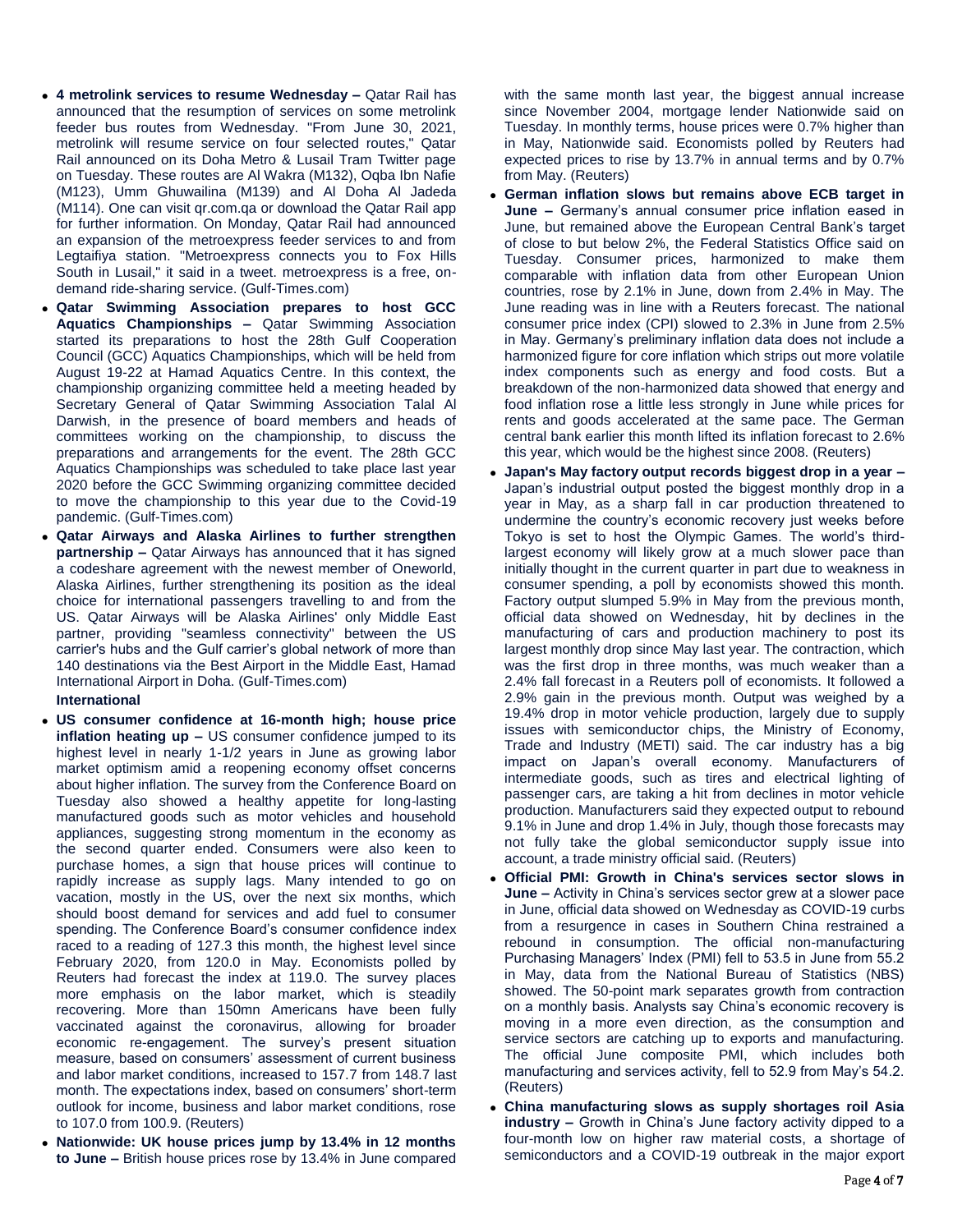province of Guangdong, amid wider supply chain disruptions in Asia. The chip supply crunch has hammered other manufacturing powerhouses in Asia. Industrial output in Japan and South Korea slumped in May from the previous month as auto production declined due to semiconductor shortages, adding to concerns of flagging momentum in their respective economies. China's June official manufacturing Purchasing Manager's Index (PMI) eased slightly to 50.9 versus 51.0 in May, data from the National Bureau of Statistics showed on Wednesday. It, however, exceeded analysts' forecast for a slowdown to 50.8. It remained above the 50-point mark that separates growth from contraction on a monthly basis. The subindex for production eased to 51.9, a four-month low, from 52.7 the previous month. Zhao Qinghe, a senior statistician at the NBS, attributed the slowdown in production to constraining factors such as a shortage of semiconductors, inadequate coal supply, a power crunch and maintenance of equipment. A shortage of coal supply in China's southern regions, which started in mid-May, hit factory operations though the government has said the power crunch should ease soon. New export orders fell for a second consecutive month in June and at a faster pace, likely due to the global resurgence of COVID-19 variants, forcing some countries to reimpose lockdowns. A subindex for raw material costs in the official PMI stood at 61.2 in June, compared with May's 72.8, as the government cracked down on high raw material prices. Growth in new orders, however, picked up, as domestic demand improved. (Reuters)

### **Regional**

- **OPEC bullish on oil market recovery; virus variants pose risk –** Global oil demand will rebound strongly in the second half of 2021 with oil inventories shrinking, OPEC's chief and experts said on Tuesday while warning that coronavirus variants pose a risk to the recovery. The OPEC and allies led by Russia, together known as OPEC+, meet on Thursday and sources and market watchers have said they expect the group to discuss a further gradual easing of existing oil production curbs from August. OPEC watchers have said the group could boost output by more than 1mn bpd, a more modest 0.5mn bpd or even leave production levels unchanged. OPEC+ sources said no unanimous decision or recommendation emerged from OPEC+ expert consultations on Tuesday. OPEC+ will now hold the joint ministerial monitoring committee (JMMC) meeting on July 1, a day after it was previously planned, a letter seen by Reuters showed. Demand in 2021 was expected to grow by 6mn bpd, with 5mn bpd of that in the second half, OPEC Secretary General, Mohammad Barkindo told Tuesday's meeting of experts, known as the Joint Technical Committee. (Reuters)
- **OPEC+ delays talks as Ministers seek compromise –** OPEC and its allies delayed preliminary talks between ministers by a day to allow countries more time to find a compromise before a critical meeting, according to two delegates. The coalition led by Saudi Arabia and Russia is considering whether to continue reviving more halted crude supplies as global demand bounces back from the pandemic. (Bloomberg)
- **Saudi Arabia plans new national airline as it diversifies from oil –** Saudi Arabia's Crown Prince, Mohammed bin Salman announced plans on Tuesday to launch a second national airline as part of a broader strategy to turn the kingdom into a global logistics hub as it seeks to diversify from oil. The creation of another flag carrier would catapult Saudi Arabia into the 5th rank globally in terms of air transit traffic, official state media reported, without giving details on when and how the airline would be created. Prince Mohammad has been spearheading a push for Saudi Arabia, the biggest Arab economy and the largest country in the Gulf geographically, to boost non-oil revenues to about SR45bn by 2030. Making the

Kingdom a global logistics hub, which includes the development of ports, rail and road networks, would increase the transport and logistics sector's contribution to gross domestic product to 10% from 6%, state news agency SPA said. (Reuters)

- **Saudi Aramco seeks financing advisor for gas pipeline deal –** Saudi Aramco has invited banks to pitch for an advisory role to help finance the sale of a significant minority stake in its gas pipelines, the oil giant's second major midstream deal after a \$12.4bn deal for oil pipelines, three sources said. Aramco has already hired Morgan Stanley as an M&A advisor and the financing advisory role is up for grabs among banks, two of the sources said. The gas pipeline stake sale will be a "copy paste" of the oil pipeline deal, one of the sources said. Aramco has used a lease and lease-back agreement to sell a 49% stake of newly formed Aramco Oil Pipelines Co to the buyer and rights to 25 years of tariff payments for oil carried on its pipelines. The pipeline deal was backed by nearly \$11bn in debt underwritten by eight banks and subsequently syndicated to an additional 10 banks, two sources told Reuters earlier. Japanese lender MUFG had advised on the financing for the oil pipeline assets and was in a strong position for the new role though Aramco has not made any decision yet, the two sources said. Aramco's sale of a minority stake in its oil pipelines for \$12.4bn to a consortium led by EIG Global Energy Partners was its largest deal since a record \$29.4bn initial public offering in late 2019. The deal closed on June 20. The financing for that deal is expected to be taken out by bonds across two or three deals, with the first expected in the first quarter of 2022. The gas pipelines deal financing is also expected to be taken out with bonds, one of the sources said. The structure follows similar deals by Abu Dhabi National Oil Co (ADNOC), which has raised billions of dollars through sale-and-leaseback deals of its oil and gas pipeline assets. (Reuters)
- **Saudi Aramco starts oil bunkering operations at Yanbu Port –** Aramco Trading Co., a subsidiary of Saudi Aramco, has started oil-bunkering operations at Yanbu industrial port on the Red Sea cost, Aramco said in a statement Tuesday. ATC has commissioned a 6,000 deadweight tonnage barge, the MT Halki. Its first delivery of 1,600 metric tons of very low sulphur fuel oil will be to MT Lake Trout. "ATC maintains storage and blending facilities at Yanbu capable of supplying up to 150,000 MT of bunker supplies per month, with the potential for further upscaling." (Bloomberg)
- **Sempra says pact with Saudi Aramco for Port Arthur LNG expired –** Sempra's non-binding 20-year agreement to sell LNG from its Port Arthur export project in Texas to Saudi Aramco has expired, Sempra says in investor webcast. It has reiterated that Port Arthur will not reach FID this year. Port Arthur project being reevaluated for design changes to rely on electric drives for power and renewable sourcing for the plant. Expects to reduce facility emissions by 60-65%. Cameron LNG expansion might leapfrog sanctioning of Port Arthur: Sempra. Energia Costa Azul LNG Phase 1 export project in Mexico is a top priority for Sempra. (Bloomberg)
- **SRC signs accord with Arab National Bank to buy housing finance portfolio –** The Saudi Real Estate Refinance Co (SRC), a unit of the Public Investment Fund, has signed a partnership agreement with Arab National Bank to buy its housing finance portfolio. SRC said the agreement is the latest among several partnerships with banks and real estate finance companies which could help home financing originators to effectively manage risks, liquidity and capital adequacy requirements. (Reuters)
- **Emaar Properties secures \$500mn via Islamic bonds –** Emaar Properties (EMAAR), Dubai's largest listed property developer, sold \$500mn in 10-year Sukuk, or Islamic bonds, at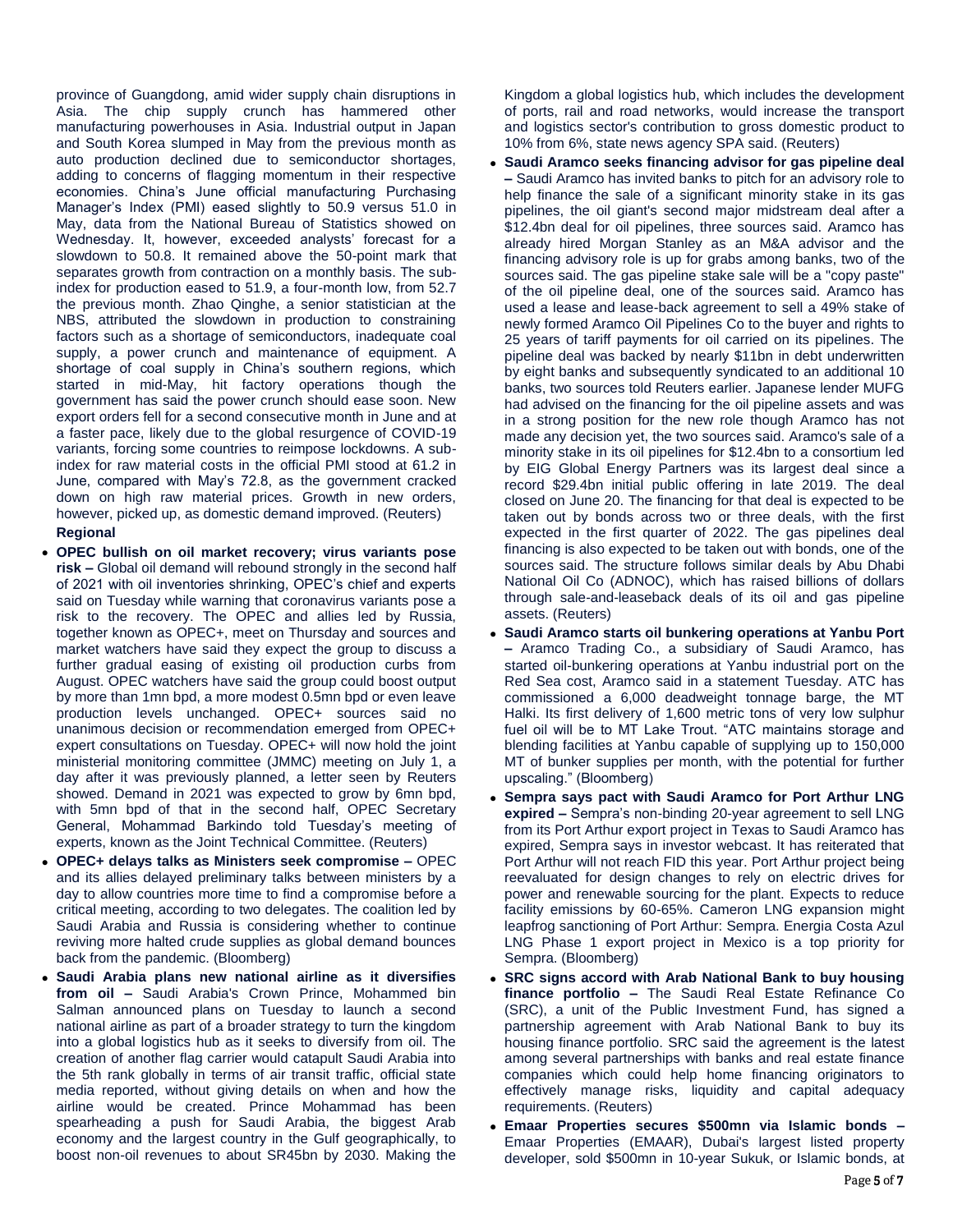3.7% on Tuesday after they drew more than \$3.3bn in orders, a document showed. The sukuk were tightened from an initial price guidance of around 4.25%, a document from one of the banks in the deal showed. Dubai Islamic Bank (DISB.DU), Emirates NBD Capital (ENBD), First Abu Dhabi Bank (FAB), Mashreqbank (MASB) and Standard Chartered arranged the deal. Reuters reported early this month that Emaar had hired banks to arrange a dollar Sukuk sale. The builder of the world's tallest building, Dubai's Burj Khalifa, last issued international bonds in 2019, raising \$500mn via Sukuk. (Reuters)

- **India's Reliance and ADNOC join forces in chemical project –** Indian refining giant Reliance Industries has signed an agreement with Abu Dhabi National Oil Co (ADNOC) to build a multi -billion -dollar chemical project in Ruwais, marking the group's first investment in a greenfield overseas project. Reliance, which operates the world's biggest refining complex at Jamnagar in western India, is becoming more international in its focus. Previously, it has bought stakes in some overseas explorations and manufacturing assets. "This is a significant step in globalizing Reliance's operations, and we are proud to partner with ADNOC in this important project for the region," the Chairman of Indian oil -to -telecom conglomerate, Mukesh Ambani said. In a joint statement, Reliance and ADNOC said they expected final investment decisions for the projects and awards of related engineering contracts to be taken in 2022. A source familiar with the matter said the project could cost \$2.1bn. The planned project at TA'ZIZ Industrial complex will have a capacity to produce 940,000 tons of chlor -alkali, 1.1mn tons of ethylene dichloride and 360,000 tons of PVC annually, the statement said. Reliance and ADNOC had signed a memorandum of understanding in 2019 to build Ethylene Dichloride facility in Ruwais. (Reuters)
- **Mubadala-owned Yahsat's IPO book fully covered Abu** Dhabi satellite company Yahsat has attracted enough investor demand to cover the order book for its initial public offering, sources told Reuters on Tuesday, as the company looks to raise as much as \$810mn. Yahsat, which is owned by Abu Dhabi state fund Mubadala Investment Co, had its books covered on an offer size of 40% of the company, said the sources, declining to be named as the matter is not public. Subscriptions for the first major IPO in Abu Dhabi since 2017 will continue until July 8. (Reuters)
- **IHC unit buys 11.25% of total issued shares of Emirates Driving –** International Holding's (IHC) unit, Multiply Marketing Consultancy, has acquired 10.1mn shares, representing 11.25% of total issued shares of Emirates Driving, in a block trade. (Bloomberg)
- **Kuwait treasury had KD1.64bn for spending at end -March –** The General Reserve Fund had liquidity of KD1.64bn for budget expenditure as of March 31, Finance Minister Khalifa Hamada says, in response to a question from lawmaker Abdullah Al - Mudhaf. Minister says deficit will be met through economic and financial reforms to increase revenue and cut spending. (Bloomberg)